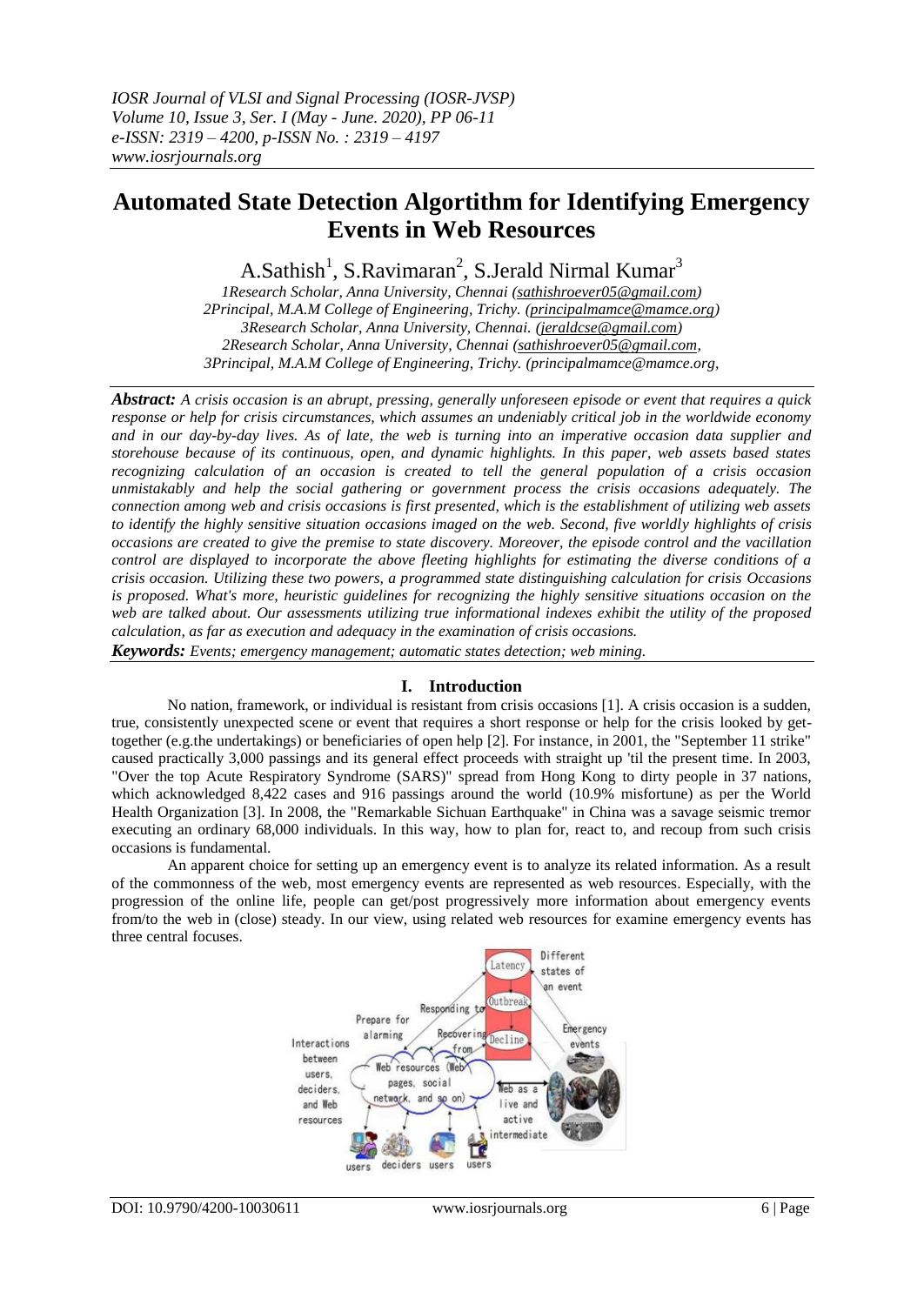**Figure. 1**. The illustration of different periods of an event imaged on the web.

Fig. 1 portrays the basic states of an emergency event, in which, the web is seen as a live and dynamic media which gives the affiliation interface among the web customers, the information with respect to an emergency event imaged on the web, and the threebasic states (i.e., inaction state, scene state, and abatement state). In the dormant express, the amount of related site pages is low; customers generally do some balancing activity in this state. In the erupt state, people by and large undertaking to sidestep the emergency event since it may make genuine destruction people. Get-togethers or governments should respond to and diminish the effect of an emergency event. In the diminishing state, people ordinarily grasp some work to recover from the emergency event.

A characteristic system for recognizing different states of an event is using counts from time course of action data mining, for instance, division progressions [7]. In any case, the emergency event states ID count should consider the startling changes especially the dynamic part. Unfortunately, current time series– put together division propels don't focus with respect to this issue. This is the gap that this paper hopes to address.

In this paper, a computation is proposed for the states distinguishing proof of emergency events imaged on the web. Regardless, web crawlers assemble the related resources including webpage pages, watchwords of an emergency event. Second, the erupt control and the difference force of an emergency event in timestamp t are enlisted. In light of the distinctive transient characteristics, differing states of an emergency event are recognized. The rest of the paper is dealt with as seeks after. In the accompanying fragment, the related work is discussed. Territory 3 charts the issue plan. Section 4 looks at the computations for structure the transitory features of an emergency event imaged on the web. The states revelation estimations for emergency event are shown in Section 5. Examinations on veritable emergency events have been coordinated, which are discussed in Section 6. The last portion wraps up our work.

# **II. Related Work**

The proposed states acknowledgment issue resembles the investigation on Topic Detection and Tracking (TDT). Diverse strategies have been proposed to supervise news stories, spot news events, and track the strategy of events [8, 9, 10, 11, 24, 25]. Generally, the TDT approach creates a dynamic structure of an event, which goes for gathering related news into it. All in all, TDT headways attempt to perceive or assemble news stories into these events, without focusing on or translating the unexpected, sincere, and astounding features of emergency events [12, 36]. Since event progression developments resemble the emergency event states recognizable proof, we will demonstrate some related work.

Event headway proposed by Makkonen [13] is a subtopic of subject recognizable proof and following. In his examination, two judgments are accomplished: (1) a unique event may incite a couple of various events; and (2) the events close to the begin may have more effect on the events coming after than the events at the later time. Makkonen used ontologies to measure the similarity of events. In any case, these ontologies are difficult to get, which makes the strive to be used direct. Mei [14] examined theme improvement, which resembles event headway. He proposed a common model disclosure procedure dependent on timestamps of the substance streams. The point of each break is recognized, and the headway of theme between dynamic intervals is isolated. Nevertheless, the proposed system does not consider the different states of an event, which may influence its result. Wei [15] proposed an event improvement plan exposure technique which perceives event scenes together with their common associations. An event scene is portrayed as a stage or sub-event of an event. The above examination changes from this paper: their examination deals with an event and their event scenes, while our work handles the unmistakable exceedingly touchy circumstances events imaged on the web.

From that point, Yang [16] expected to find occasion movement graphs from news corpora. The proposed occasion movement graph is utilized to exhibit the key structure of the occasions. The proposed methodology utilizes the occasion timestamp, occasion content likeness, transient vicinity, and site pages development area to exhibit the occasion headway affiliations. Beginning late, Jo [17] proposed a framework to find the improvement of subjects (i.e., occasions) after some time in a period stamp annal total. He tried to get the topology of point movement that is trademark in a given corpus. He bore witness to that the topology of the point movement found by his procedure is especially rich and passes on solid data on how the corpus has made after some time. Earle et al. [31] contemplated the use of Twitter for seismic tremor region and mapping the influenced district by utilizing the tweets conveyed after the 30 March 2009 Morgan Hill, California, shake. So also, Crooks et al. [32] analyzed, the spatial and brief highlights of a 5.8 size shiver, which happened on the East Coast of the United States (US) on August 23, 2011 utilizing Twitter messages. These messages are viewed as a cream sort of a dispersed sensor framework that considers the obvious confirmation and requirement of the effect zone of the tremor. Sakaki et al. [33] investigated shiver related messages on Twitter persistently and proposed an estimation to perceive an occasion utilizing tweets. To assess the parts and movement of online frameworks in social relationship in light of crisis occasions, Liu et al. [34] amassed three datasets from Twitter in a matter of seconds when the 2011 tremor and wave in Japan. Esposito et al. study the accessible sythesis and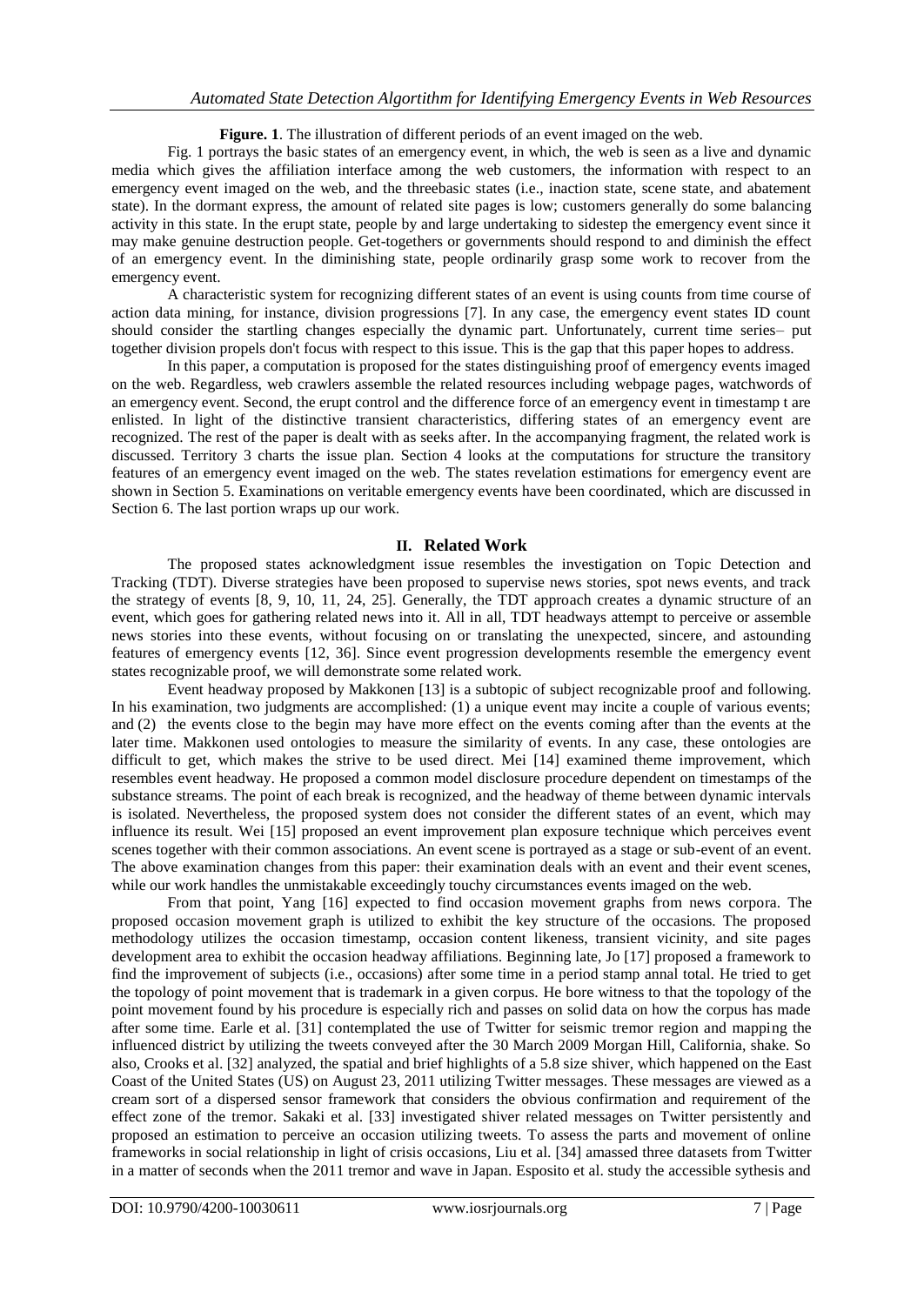practice on emergency data structures [40].In requesting to see and delineate the relentless urban crisis occasion, the 5W (What, Where, When, Who, and Why) show is proposed by Xu [26, 30]. This is really like the idea basic motorized quantifiable examinations [37, 38]. Xuan [27] proposed a structure to see the various disguised components of semantic shortcoming to the degree web occasions, and after that use these for website page recommendation. The essential thought is to consider a web occasion as a structure made out of various catchphrases, and the weakness of this watchword framework is identified with the vulnerability of the specific web occasion. Liu [28] inspected a Markov optional field based framework for finding the center semantics of occasion. This system makes the most of system arranged semantics for learning association relationship development and makes data point estimation for finding k repetition free messages as the center semantics of occasion. A straightforwardly supporting based burst tally of a urban crisis occasion is made so as to pass on data about the occasion unquestionably and to enable express to social gatherings or governments to process occasions tastefully [29].

Everything considered, the above strategies have been appeared to have exceptional execution for general occasions other than crisis occasions. The crisis occasions have dynamic, steady, multi-states, unexpected, and crushing features. In this paper, we consider the multi-states of an emergency event imaged on the web.

# **III. Problem Formulation**

In this segment, we initially present some essential meanings of a crisis occasion. From that point onward, we present five critical transient highlights, which will be utilized in our states location calculation.

### **3.1 Problem Formulation**

To start with, we characterize a few documentations for the info and yield of a crisis occasion state identified by our calculation.

**Input**: Given an occasion e and a lot of related highlights (e.g., pages, occasion properties), the beginning timestamp

**Yield:** A k-period S of e spoken to by S  $\{s1, s2, \ldots, sk\}$ ,

where si is a time of a crisis occasion. At the end of the day, there are period limits t1 ...tk. For the most part, te isequal to the present time.



To the best of our insight, the proposed crisis occasion states discovery issue is another issue that has not been tended to enough yet. The work on recognizing phases of occasions proposed by Leskovec et al. [35] just discovers advance stages and does not concentrate on the different highlights of every one of the stages. The proposed methodology first portions the distinctive stages and afterward identifies the properties of the stages.

# **3.2 Basic Temporal Features of an Emergency Event**

The wellsprings of fleeting highlights of a crisis occasion comprise of two perspectives, in particular: client arranged information and substance situated information. Google Trends utilizes the quantity of client seeking times to process the hotness of an occasion as for time. In this, we additionally consider content-arranged information.

- (1) Content-situated information can be gotten effectively. Web crawler gives related interface to download web assets.
- (2) Sometimes, client situated information is given later than the real event time of an occasion. At the point when a client thinks around a crisis occasion, it might have happened some days/hours sooner.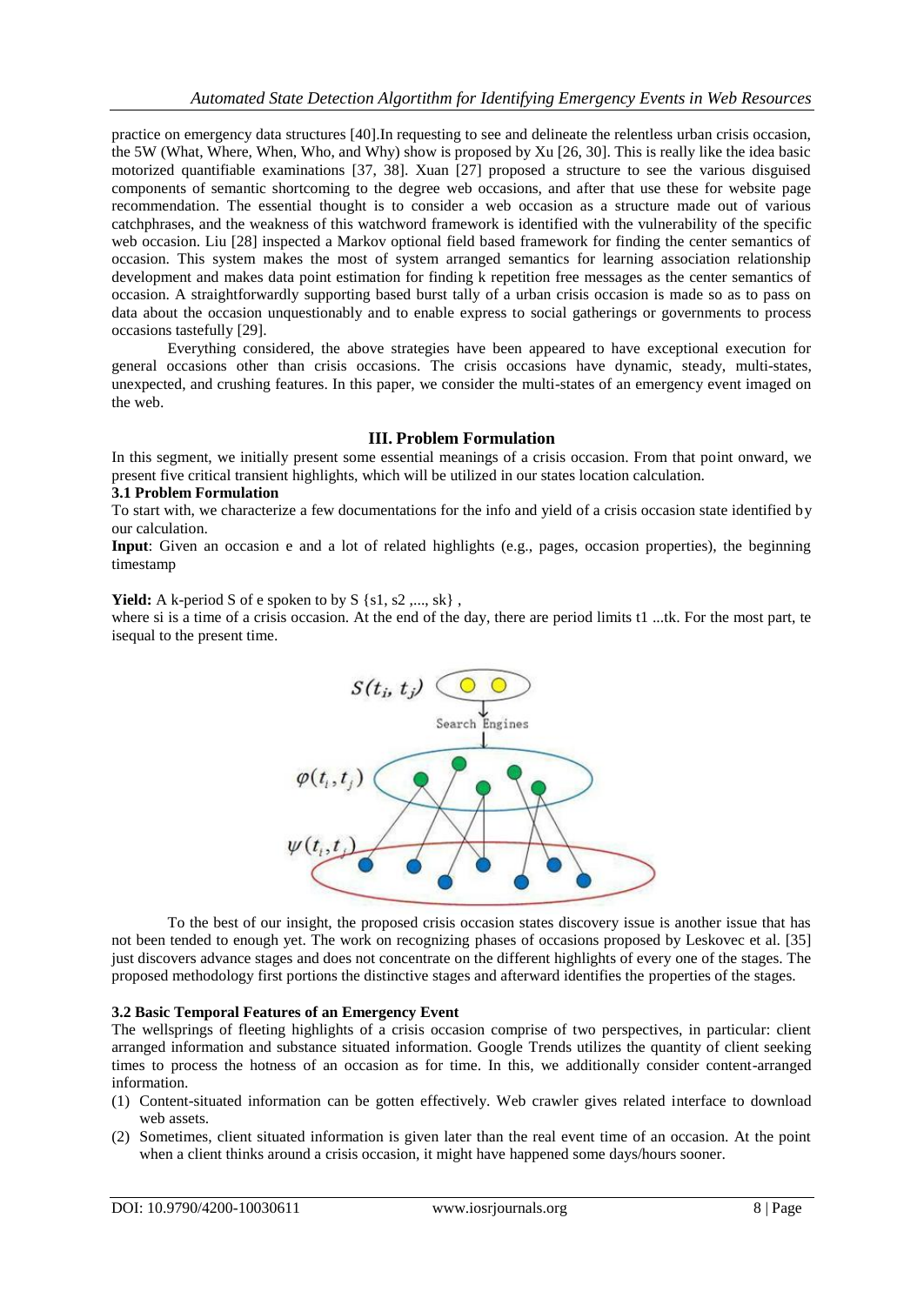In this area, we present five essential worldly highlights including: 1) the quantity of expanded site pages, 2) the quantity of expanded catchphrases, 3) the dissemination of watchwords on website pages, 4) the related relations of catchphrases, and 5) the similitudes of site pages. Further insights concerning these highlights can be gotten from the work examined in [29].



**Fig. 3.** The illustration of the proposed computation algorithm for detecting different states of emergency event.

# **3.3. Essential States of an Emergency Event**

A crisis occasion has distinctive states. For instance, toward the starting, an occasion might be in an inactive state. The quantity of site pages referencing the occasion might be low, and just a couple of individuals or media may concentrate on it. At the point when some achievement occasion or a particular activity occurs and is posted on the principle sites as feature news, an occasion might be in a flare-up state. At this state, many website pages or recordings talk about the occasion on a vast scale. Obviously, finally, an occasion might be in a decay state. The quantity of pages talking about it might drop low once more. Along these lines, we give some essential meanings of the different conditions of a crisis occasion.

Definition 3. Idle state, LSeFor a crisis occasion e, the latent state LSe is the initialstate of life course Le , which can change to an episode state when the occasion turns into an intriguing issue or a famous feature.

Definition 4. Decay state, DSe

For a crisis occasion e, the decay state DSe is the closure condition of life course Le , which implies the advancement of the occasion is finished.

Definition 5. Flare-up state, OSe

For a crisis occasion e, the flare-up state OSe is the prominent condition of the existence course Le , which is the center condition of an occasion and may change to a decay state when an occasion isn't well known once more.

The over three states are the fundamental conditions of a crisis occasion. From dormancy, through flare-up, to decrease, a crisis occasion encounters a real existence course from the earliest starting point as far as possible. Some extra states may likewise exist.

Definition 6. Change state, TSe

For a crisis occasion e, the change state TSe is the center condition of the existence course Le , which shows up amidst the life Course well after the beginning time.

 The progress state has three distinct stages, in particular: expanding change state, diminishing change state, and stable change state. More often than not, the expanding progress state can be viewed as an extension between the inactive state and the episode state. The diminishing change state can be viewed as a scaffold between the episode state and the decay state. Now and again the steady progress state can be viewed as a scaffold between the expanding and diminishing state.

Definition 7. Change state, FSe

 For a crisis occasion e, the change state FSe is the change condition of life course Le , which is not the same as the majority of the above states. Truth be told, the variance state can be viewed as an incorporation of a couple of progress states.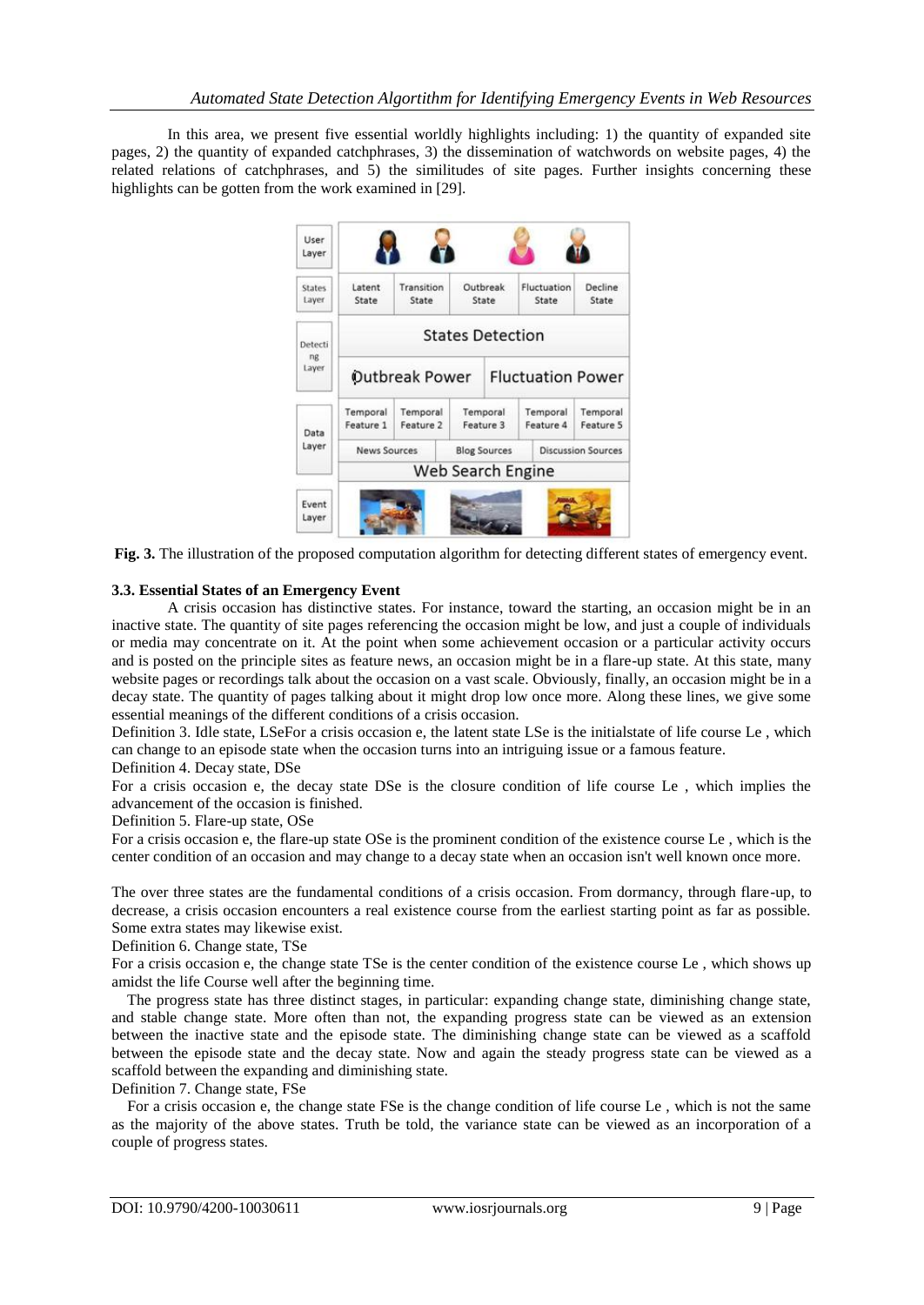### **IV. Experiments And Analysis**

# **4.1. Data Sets**

The occasions in our trials are separated from the Knowle system1. Knowle is a news occasion focal information the board framework. The center components of Knowle are news occasions on the web, which are connected by their semantic relations. In Chinese, the English articulating of "Knowle" is same to Chinese articulating of the "cicada". Knowle is a various leveled information framework, which has three distinct layers, in particular: the base layer (ideas), the center layer (assets), and the best layer (occasions). We select 50 occasions with around 450,000 site pages in our analyses from Knowle framework, including political occasions, mishap occasions, fiasco occasions, and psychological oppression occasions. Knowle gives the seed set, pages, and catchphrases of occasions. Table 2 demonstrates the insights of our test informational index. The subtleties of the Knowle framework can be found from our past work [39] From the experiment findings on the real data, we know that the proposed algorithm can detect different states of an event accurately. The information from the web can be integrated into computing outbreak power and fluctuation power. These two factors can be used to detect states of an emergency event. Besides the analysis of experimental results, some other interesting features can be gleaned from the analysis, which is discussed in the next section.

#### **V. Conclusion**

One would never be completely arranged for a crisis occasion, and all nations, networks, and individuals are powerless against such occasions (for example fear monger assaults and catastrophic events, for example, shrubbery fire). A reasonable decision for handling a crisis occasion is to dissect its related data. Because of the prevalence of the web and the inescapability of Internet-associated customer gadgets (for example Android and iOS gadgets), most crisis occasions are accounted for as web assets (for example twitter and other online life channels).

In this paper, we proposed a novel calculation to recognize the distinctive highly sensitive situations occasions gave an account of the web. To begin with, the related assets including pages, watchwords of a crisis occasion are gathered utilizing web indexes. Second, the episode control and the variance intensity of a crisis occasion at various timestamps are figured. In light of the different fleeting qualities, distinctive conditions of a crisis occasion are detected.Future work will incorporate stretching out our way to deal with different applications, for example, hot news examination with the points of further approval and refinement (if important).

#### **References**

- [1]. J. Makkonen. Investigation on event evolution in TDT. In Proceedings of the 2003 Conference of the North American Chapter of the Association for Computational Linguistics on Human Language, PP.43-48, 2003.
- [2]. C. Yang, X. Shi, and C. Wei. Discovering Event Evolution Graphs from News Corpora. IEEE Trans. on Systems, Man and Cybernetics—Part A: 39(4):850-863, 2009.
- [3]. J. Abonyi, B. Feil, S. Nemeth, and P. Arva. Modified Gath– Geva clustering for fuzzing segmentation of multivariate time-series. Fuzzy Sets and Systems, Data Mining, Special Issue 149:39-56, 2005.
- [4]. X. Wu, Y. Lu, Q. Peng, and C. Ngo. Mining Event Structures from Web Videos. IEEE Multimedia, 18(1):38-51, 2011.
- [5]. Q. He, K. Chang, E. Lim and A. Banerjee. Keep It Simple with Time: A Reexamination of Probabilistic Topic Detection Models. IEEE Transactions on Pattern Analysis and Machine Intelligence, 32(10):1795-1808, 2010.
- [6]. C. Sung and T. Kim Collaborative Modeling Process for Development of Domain-Specific Discrete Event Simulation Systems. IEEE Transactions on Systems, Man, and Cybernetics, Part C: Applications and Reviews, 42(4):532-546, 2012.
- [7]. J. Allan, G. Carbonell, G. Doddington, J. Yamron, and Y. Yang. Topic Detection and Tracking Pilot Study Final Report. In Proceedings of the Broadcast News Transcription and Understanding Workshop, 1998.
- [8]. J. Allan. Topic Detection and Tracking: Event-Based Information Organization. Norwell, MA: Kluwer, 2000.
- [9]. Q. Mei and C. Zhai. Discovering evolutionary theme patterns from text: An exploration of temporal text mining. In Proceedings of the eleventh ACM SIGKDD international conference on Knowledge discovery in data mining, pp.198-207, 2005.
- [10]. C. Wei and Y. Chang. Discovering event evolution patterns from document sequences. IEEE Transactions on Systems, Man and Cybernetics, Part A, 37(2):273–283, 2007.
- [11]. C. Yang and X. Shi. Discovering event evolution graphs from newswires. In Proceedings of the 15th international conference on World Wide Web, pp. 945-946, 2006.
- [12]. Y. Jo, C. Lagoze, C. Lee Giles. Detecting research topics via the correlation between graphs and texts. In Proceedings of the 13th ACM SIGKDD international conference on Knowledge discovery and data mining, pp. 370-379, 2007.
- [13]. R. Nallapati, A. Feng, F. Peng, and J. Allan. Event threading within news topics. In Proceedings of the thirteenth ACM international conference on Information and knowledge management, pp. 446-453, 2004.
- [14]. G. Salton and C. Buckley. Term-weighting approaches in automatic text retrieval. Information Processing & Management, 24(5):513-523, 1988.
- [15]. X. Jin, S. Spangler, R. Ma, and J. Han. Topic Initiator Detection on the World Wide Web. In Proceedings of the 19th international conference on World Wide Web, pp. 481-490, 2010.
- [16]. X. Yin, J. Han, and Philip S. Yu. Truth Discovery with Multiple Conflicting Information Providers on the Web. IEEE transaction on knowledge and data engineering, 20(6):796-808, 2008.
- [17]. E. Keogh, K. Chakrabarti, M. Pazzini, and S. Mehrotra. Dimensionality reduction for fast similarity search in large time series databases. Journal of Knowledge and information systems, 3(3), 2000.
- [18]. J. Himberg, K. Korpiaho, H. Mannila, J. Tikanmaki, and T. Toivonen. Time series segmentation for context recognition in mobile devices. In Proceedings of the 2001 IEEE International Conference on Data Mining, 2001.